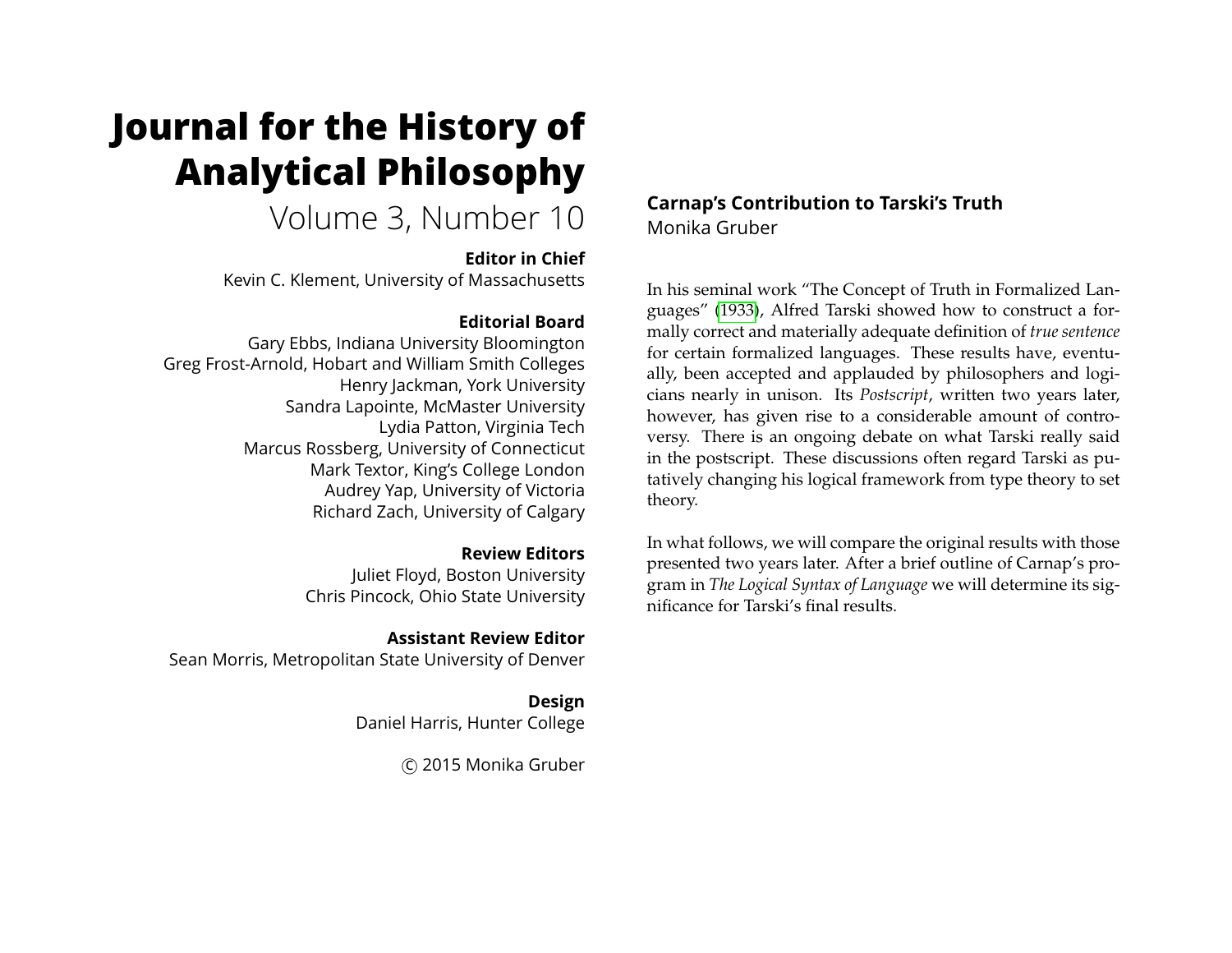## **Carnap's Contribution to Tarski's Truth**

## Monika Gruber

*In logic, there are no morals. Everyone is at liberty to build up his own logic, i.e. his own form of language, as he wishes. All that is required of him is that, if he wishes to discuss it, he must state his methods clearly, and give syntactical rules instead of philosophical arguments.* ("The Principle of Tolerance", [Carnap 1937,](#page-12-0) 52)

#### **1. Introduction**

Although it was common practice for mathematicians to employ semantical notions in their work, no coherent theory of these notions existed at the beginning of the twentieth century. Semantical notions had not been successfully defined and there were no axiomatic theories taking them as primitive either. In 1933, Tarski wrote his most famous article "The Concept of Truth in Formalized Languages" (CTFL) with precisely this goal: to define semantical notions in such a way that would make them mathematically acceptable in the main logical frameworks—type theory and set theory.

The most prominent result of this work (1933) is a formally correct and materially adequate definition of *true sentence*. With his famous meticulousness, Tarski showed how to define *true sentence* for formalized languages of finite order. In the last chapter, using as an example the language of the general theory of classes, he claimed it was impossible to construct such a semantical definition for the languages of infinite order. Two years later, in 1935, the German translation of the paper appeared. It included an additional chapter, *Postscript*, written by Tarski. At the beginning of the postscript Tarski admits that he can no longer agree with all of the results he had reached a

couple of years ago. In particular, in addition to the previously studied languages, he decides to investigate the languages the structure of which cannot be brought into harmony with the principles of the theory of semantical categories. Following this, he presents a method of constructing a definition of *true sentence* for all formalized languages, including the languages of infinite order. Ever since the publication of the German, and even more so of the English translation, there has been a vivid discussion concerning the interpretation of the postscript.

While many philosophers applauded Tarski's ingenious strategy of extending the scope of the application of the presented method of defining truth to all languages, others, specifically deflationists, had their reservations and claimed that Tarski did no such thing.<sup>[1](#page-1-0)</sup> The debate on the postscript is still open and there is no consensus among Tarski's readers.

In Section 2, we present Tarski's original results and discuss the reasons for his failure to define truth for formalized languages of infinite order within his interpretation of the simple theory of types. In Section 3, we consider Carnap's *The Logical Syntax of Language* (LSL) and determine whether and in what way it contributed to the positive conclusions Tarski reached in the postscript. In Section 4, we present an outline of Tarski's new method and determine how it allowed him to arrive at the final conclusions of the postscript. The sections will be presented in a chronological order which should enable us to follow the development of Tarski's methods from the original CTFL, through Carnap's LSL, towards the postscript. In the conclusion, we summarize Tarski's results and the relevance of Carnap's method, in this way contributing to the debate on

<span id="page-1-0"></span><sup>&</sup>lt;sup>1</sup>Among the philosophers who accepted Tarski's extending of the method of defining truth to all formalized languages, perhaps the most prominent supporters are Anil Gupta and Nuel Belnap [\(1993\)](#page-13-0), Saul Kripke [\(1975\)](#page-13-1) and Donald Davidson [\(1984\)](#page-12-1). Those opposing Tarski's program are naturally the deflationists: Paul Horwich [\(1998\)](#page-13-2), and Hartry Field, who makes an explicit argument against Tarski in *Saving Truth from Paradox* [\(2008,](#page-13-3) 33–6).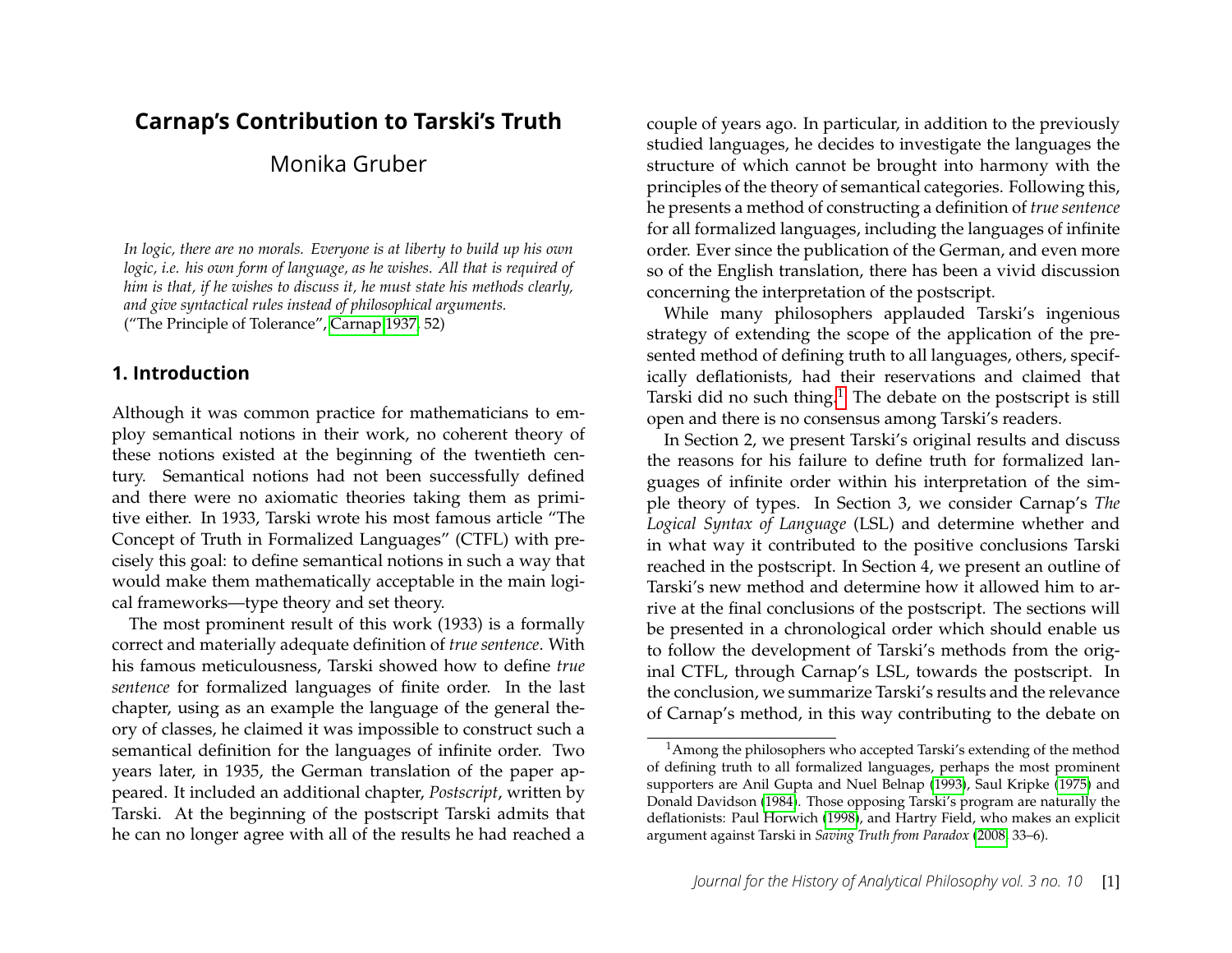Tarski's postscript.

## **2. Tarski 1933**

#### **Wahrheitsbegriff: Original Framework and Results**

Working within his interpretation of the simple theory of types (STT), the concept of *semantical category* was of crucial importance for Tarski's investigations. The concept, first used by Husserl, was introduced into formal sciences by Leśniewski. There are clear parallels between Tarski's theory of semantical categories and Russell and Whitehead's theory of types, although Tarski emphasizes that from the formal point of view his theory resembles rather Chwistek's simplified theory of types, and is even an extension of Carnap's *Typentheorie* presented in *Abriss der Logistik* (cf. [Tarski 2006,](#page-14-1) 215). Tarski does not present us with a definition of the notion of semantical category, but instead he explains that

. . . two expressions *belong to the same semantical category* if (1) there is a sentential function which contains one of these expressions, and if (2) no sentential function which contains one of these expressions ceases to be a sentential function if this expression is replaced in it by the other. [\(Tarski 2006,](#page-14-1) 216)

Moreover, it is intuitively clear to Tarski that "in order that two expressions shall belong to the same semantical category, it suffices if there exists *one* function which contains one of these expressions and which remains a function when this expression is replaced by the other" [\(Tarski 2006,](#page-14-1) 216). Tarski called it the *first principle of the theory of semantical categories* and it led him directly to formulating the law regarding the semantical categories of sentence-forming functors, i.e., signs representing sentential functions: "the functors of two primitive sentential functions belong to the same category if and only if the number of arguments in the two functions is the same, and if any two arguments which occupy corresponding places in the two functions also belong to the same category" [\(Tarski 2006,](#page-14-1) 217).

Depending on the multiplicity of the semantical categories appearing in the language and on whether the variables of the language belong to a finite or an infinite number of categories and in the latter case whether the orders of these categories are bounded above or not, Tarski distinguishes four kinds of languages:

- 1. languages in which all variables belong to one and the same semantical category (e.g. the calculus of classes, the sentential calculus +  $\forall$ ,  $\exists$ )
- 2. languages in which the number of categories in which the variables are included is greater than 1 but finite (the variables are bounded above, e.g. the language of the logic of two-termed relations)
- 3. languages in which the variables belong to infinitely many different categories but the order of these variables does not exceed a previously given natural number *n* (the variables are bounded above, e.g. the language of the logic of many-termed relations)
- 4. languages which contain variables of arbitrarily high order (the variables are not bounded above, e.g. the language of the general theory of classes)

Languages of the first three kinds, in which the variables are bounded above, are *languages of finite order*, in contrast to languages of the fourth kind, in which the variables are *not* bounded above, which are *languages of infinite order*.

In writing the original version of the article [\(1933\)](#page-14-0), Tarski had in mind only formalized languages the structure of which adheres to the theory of semantical categories. The notion of *order of semantical category* played a crucial role for the languages investigated in the Polish original.

We require a classification of the semantical categories; to every category a particular natural number is assigned called the *order*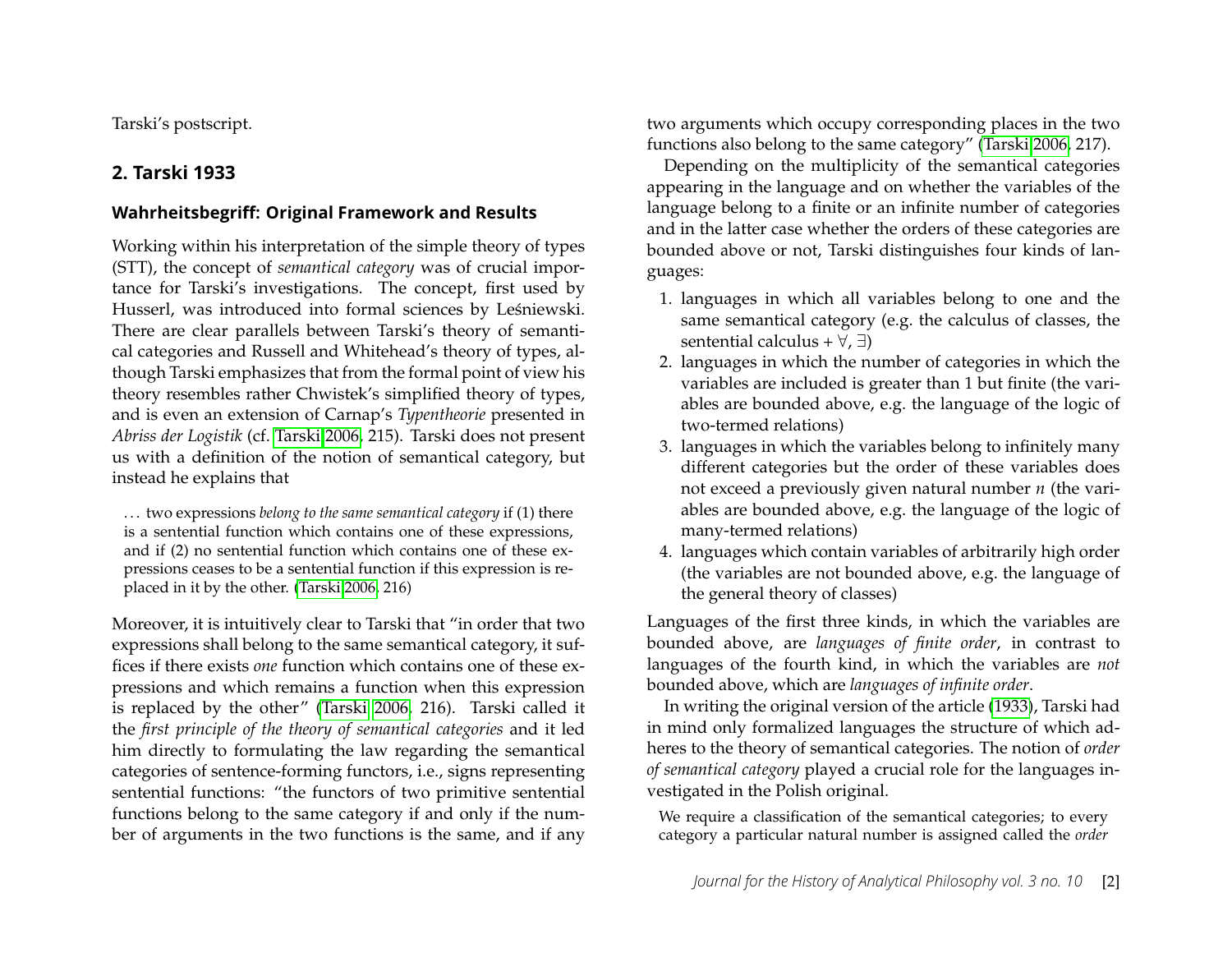*of the category.* This order is also assigned to all expressions which belong to this category. The meaning of this term can be determined recursively. For this purpose we adopt the following convention (in which we have in mind only those languages which we shall deal with here and we take account only of the semantical categories of the variables): (1) the 1st order is assigned only to the names of individuals and the variables representing them; (2) among expressions of the  $n + 1$ *th* order, where *n* is any natural number, we include the functors of all those primitive functions all of whose arguments are of at most the *nth* order, where at least one of them must be of exactly the *nth* order. Thanks to the above convention all expressions which belong to a given semantical category have the same order assigned to them, which is therefore called the order of that category. [\(Tarski 2006,](#page-14-1) 218)

Thus, the 1st order includes only the names of individuals and the variables representing them. To the 2nd order belong the names of classes of individuals and the names of two-, three-, and many-termed relations between individuals. The  $(n + 1)$ <sup>th</sup> order is assigned to the functors of all primitive functions all of whose arguments are of at most the *nth* order (at least one of them is exactly of the *nth* order). It is important to notice that the orders of the variables occurring in a language determine the order of this language. Furthermore, Tarski defines the notion of *semantical type* which depends on the number of free variables of a given semantical category, i.e. if the number of free variables of every semantical category in two functions is the same, then these functions are of the same semantical type (cf. [Tarski 2006,](#page-14-1) 219).

Defining truth for the languages of the 1st kind did not present many difficulties for Tarski. By means of the concept of *satisfaction* of a sentential function by a sequence of objects, introduced in §3, he was able to define the concept of *true sentence* for the language of the calculus of classes. Thus, since we are considering sentences, i.e. sentential functions with no free variables, every infinite sequence of classes must satisfy a given

sentence if it is to be true. One of the examples given by Tarski is: *every infinite sequence of classes satisfies the function*  $x_1 \subseteq x_1$ , *hence*  $\forall x_1(x_1 \subseteq x_1)$  *is a true sentence.* 

Trying to define truth for the languages of the 2nd, the 3rd, and the 4th kinds, Tarski introduced two new methods, which he called the *method of many-rowed sequences* and the *method of semantical unification*. Without going into details, we will just note that the application of the method of many-rowed sequences requires satisfaction to be seen not as a two-termed relation, as in the case of the language of the calculus of classes, but as a three-termed relation holding between sequences of individuals, sequences of two-termed relations and sentential functions [\(Tarski 2006,](#page-14-1) 227). Tarski used this method in order to define truth for the 2nd kind of languages. Thus, a new mode of expression is used: "the sequence *f* of individuals and the sequence *F* of relations together satisfy the sentential function *x*". Therefore:

... the sequence  $f$  of individuals and the sequence  $F$  of relations together satisfy the function  $\rho_{1,2,3}$  if and only if the individual  $f_2$ stands in the relation  $F_1$  to the individual  $f_3$  ... [\(Tarski 2006,](#page-14-1) 227)

He introduced the second method, of semantical unification, stating that it can be successfully applied to languages of both the 2nd and the 3rd kind. The method of semantical unification requires that a category unifying all the variables of the languages be introduced, which itself cannot be of lower order than any of the variables of the language. Consequently, sequences of the terms of this category and the relation of satisfaction holding between these sequences and the corresponding sentential functions must be of higher order than all the variables of the language. However, in the 4th kind of languages the variables are of arbitrary high order, which means that there is an "infinite diversity" of semantical categories in the language, which excludes the method of many-rowed sequences, and if we wanted to apply the method of semantical unification we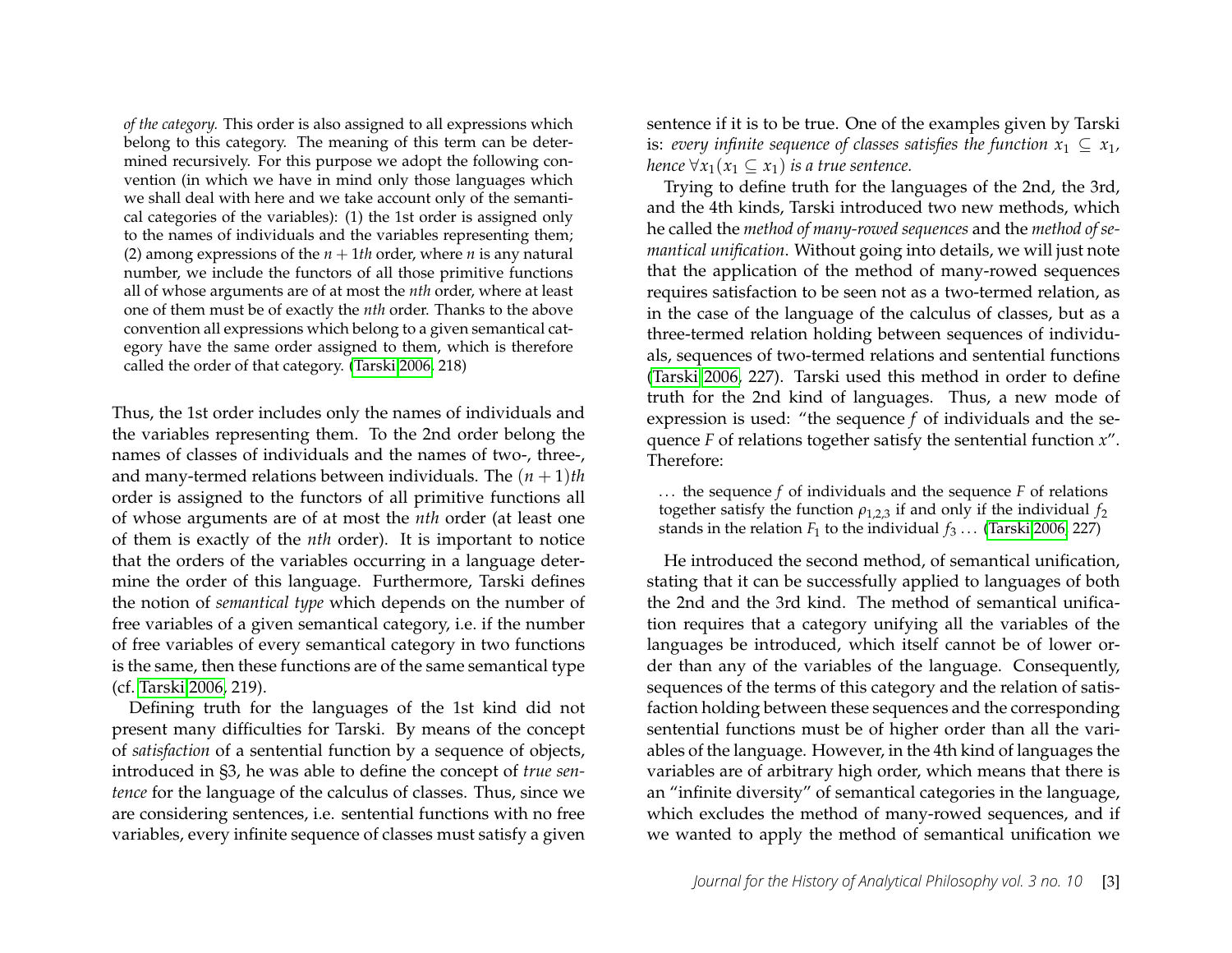would have to use expressions of infinite order, which were not available in the languages the structure of which adheres to the theory of semantical categories (cf. [Tarski 2006,](#page-14-1) 243–44).

Therefore, it is clear that Tarski's commitment to the STT was the reason for reaching the negative results in regard to the languages of infinite order. For the sake of clarity, we remind the reader of the three final theses with which Tarski closed the original Polish version of his paper:

- A. *For every formalized language of finite order a formally correct and materially adequate definition of true sentence can be constructed in the metalanguage, making use only of expressions of a general logical kind, expressions of the language itself as well as terms belonging to the morphology of language, i.e. names of linguistic expressions and of the structural relations existing between them.*
- B. *For formalized languages of infinite order the construction of such a definition is impossible.*
- C. *On the other hand, even with respect to formalized languages of infinite order, the consistent and correct use of the concept of truth is rendered possible by including this concept in the system of primitive concepts of the metalanguage and determining its fundamental properties by means of the axiomatic method* (the question whether the theory of truth established in this way contains no contradiction remains for the present undecided). [\(Tarski 2006,](#page-14-1) 265–66)

#### **3. Carnap 1934**

#### **Logical Syntax of Language**

Simultaneously to Tarski's investigations of a semantical definition of truth in formalized languages, Rudolf Carnap developed a syntactical method of defining parallel concepts. Carnap's *The Logical Syntax of Language* is undoubtedly one of the most outstanding contributions to the development of analytic philosophy in the twentieth century. Its significance has not unjustly been compared with that of Tarski's CTFL. Perhaps due to the fact that Carnap's ingenious ideas have not always been granted the appreciation they deserve, neither by his contemporaries nor by the future generations, the parallels between LSL and CTFL have often been overlooked. Nevertheless, the excellence of Carnap's method is indisputable as are its parallels to Tarski's concept of truth. To better understand the significance of Carnap's program for Tarski's truth definition, let us take a look at the essential similarities and differences between CTFL and LSL. Carnap sees the goal of LSL as

... an attempt to provide, in the form of an exact syntactical method, the necessary tools for working out the problems of the logic of science. This is done in the first place by the formulation of the syntax of two particularly important types of language which we shall call, respectively, 'Language I' and 'Language II' [\(Carnap](#page-12-0) [1937,](#page-12-0) xiii)

Carnap distinguishes between *word-languages*, today usually referred to as *colloquial languages*, and *symbolic languages*, i.e. formal languages. Carnap regards both Languages I and II as *calculi*, hence they are what he calls *symbolic languages.* In the first introductory sentence Carnap defines the *logical syntax* of a language as

... the formal theory of the linguistic forms of that language the systematic statement of the formal rules which govern it together with the development of the consequences which follow from these rules.

A theory, a rule, a definition, or the like is to be called *formal* when no reference is made in it either to the meaning of the symbols (for example, the words) or to the sense of the expressions (e.g. the sentences), but simply and solely to the kinds and order of the symbols from which the expressions are constructed. [\(Car](#page-12-0)[nap 1937,](#page-12-0) 1)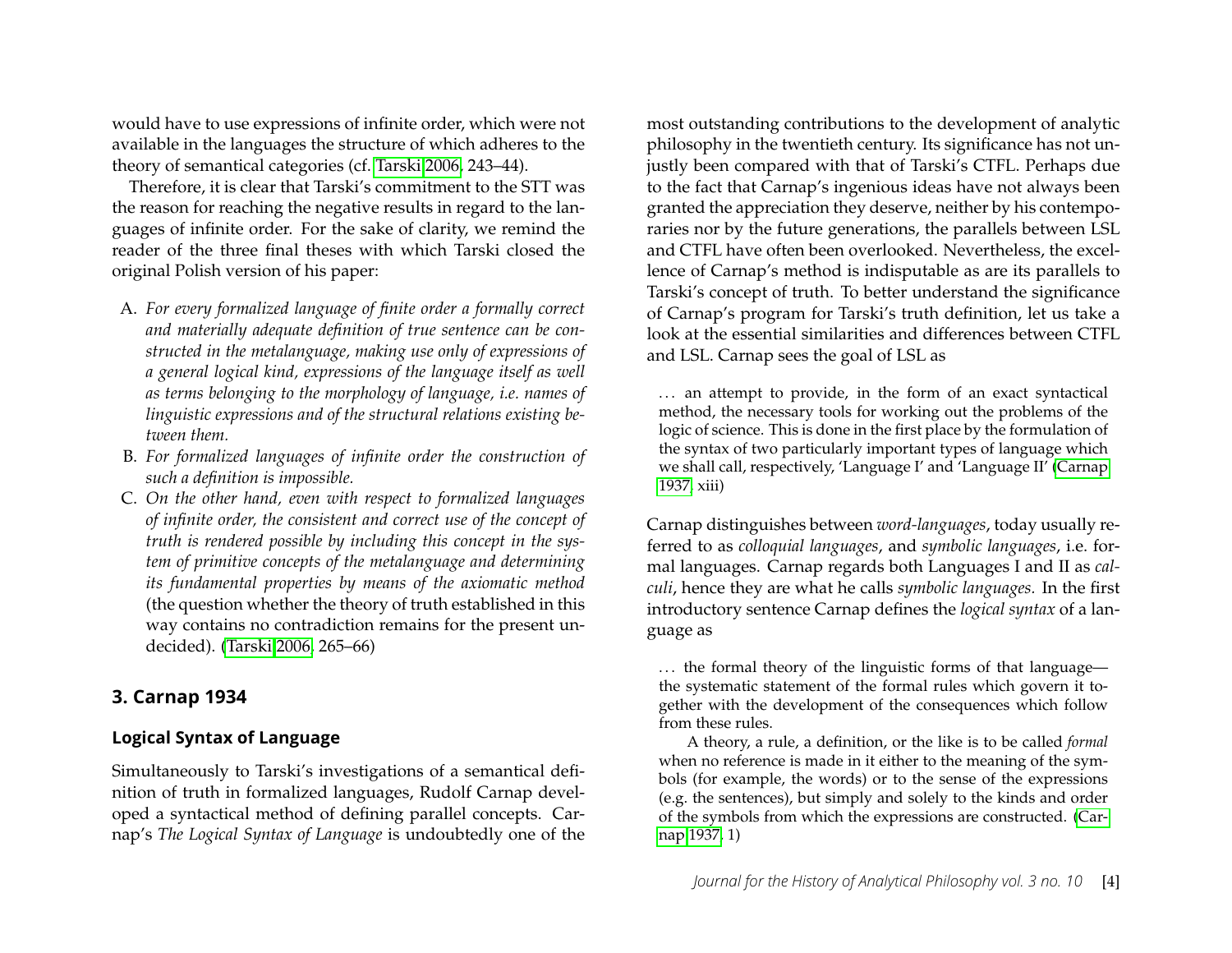The distinction between the language under investigation—the *object language*—and the language in which the investigation is carried out—the *metalanguage*—was indispensable for Tarski's method, and so it was for Carnap. They both knew the consequences of not respecting the distinction. Carnap's *syntaxlanguage* could either be a natural word-language, or a symbollanguage, or even a mixture of words and symbols. The essential difference between the languages Tarski and Carnap were interested in is the meaning of the symbols. Tarski states explicitly that

... we are not interested here in 'formal' languages and science in one special sense of the word 'formal', namely sciences to the signs and expressions of which no (intuitive) [cf. [Tarski \(1933,](#page-14-0) 33)] meaning is attached. For such sciences the problem here discussed has no relevance, it is not even meaningful. [\(Tarski 2006,](#page-14-1) 166)

Such formal languages are precisely the languages which constitute Carnap's field of investigations. Influenced by Hilbert's methods of formalizing mathematical theories, hence carrying out the investigations at a metamathematical level, Carnap also refrained from assigning any kind of interpretation to the signs and expressions of the language. However, there are differences between Hilbert's program and Carnap's goals.

Whereas Hilbert intended his metamathematics only for the special purpose of proving the consistency of a mathematical system formulated in the object-language, I aimed at the construction of a general theory of linguistic forms. [\(Carnap 1963,](#page-12-2) 54)

Although Carnap praised Hilbert's formal methods and adopted the view that formal expressions of the language possess no meaning, he departed from Hilbert's methodology. Carnap's syntax ranges not only over metamathematics, but also over other formalized languages, as a means to formalize science in general (cf. [Wagner 2009,](#page-14-2) 15–16).

Another essential parallel is clearly visible between Tarski's application of the notion of *satisfaction* and Carnap's *evaluation* introduced in §34c. The notion of *valuation* plays a crucial role in Carnap's definition of the term "analytic", actually a very similar role to that played by the notion of *satisfaction* in Tarski's definition of truth. In fact, Carnap's definition of "analytic in Language II" can be understood, for certain languages, as a definition of "true in Language II". One possible reason why Carnap did not put forward a definition of truth, in spite of coming so close to defining truth in a manner very similar to Tarski's "*σ*<sup>1</sup> is true in *S*", is that it would require an exposition of the meanings of the symbols occurring in the sentence of which truth is predicated, and that would go beyond Carnap's syntactical method (cf. [Wagner 2009,](#page-14-2) 26).

What is important for our present discussion is how or, if at all, Carnap made a "turn" from syntax to semantics. We lack any documented evidence on when Carnap exactly reached certain "semantic" results. He finished LSL in December of 1933, two years before the publication of the German version of CTFL. We know that he discussed his investigations with Tarski and Gödel (see Woleński 1999, 8) as Carnap himself remembers:

Even before the publication of Tarski's article I had realized, chiefly in conversations with Tarski and Gödel, that there must be a mode, different from the syntactical one in which to speak about language. Since it is obviously admissible about facts, and, on the other hand, notwithstanding Wittgenstein, about expressions of a language, it cannot be inadmissible to do both in the same language. [\(Carnap 1963,](#page-12-2) 60)

The fact is that the results Carnap achieved and even the methods he applied—truth, the undefinability theorem, the definition of mathematical truth using evaluation, the definitions of "analytic" (true) and "contradictory" (false)—are all semantic concepts! It has often, rightly in my opinion, been claimed (e.g., by Wagner, Woleński and others) that Carnap's syntax was actually "semantics in disguise". There are obvious parallels between the methods employed by Tarski in CTFL and by Car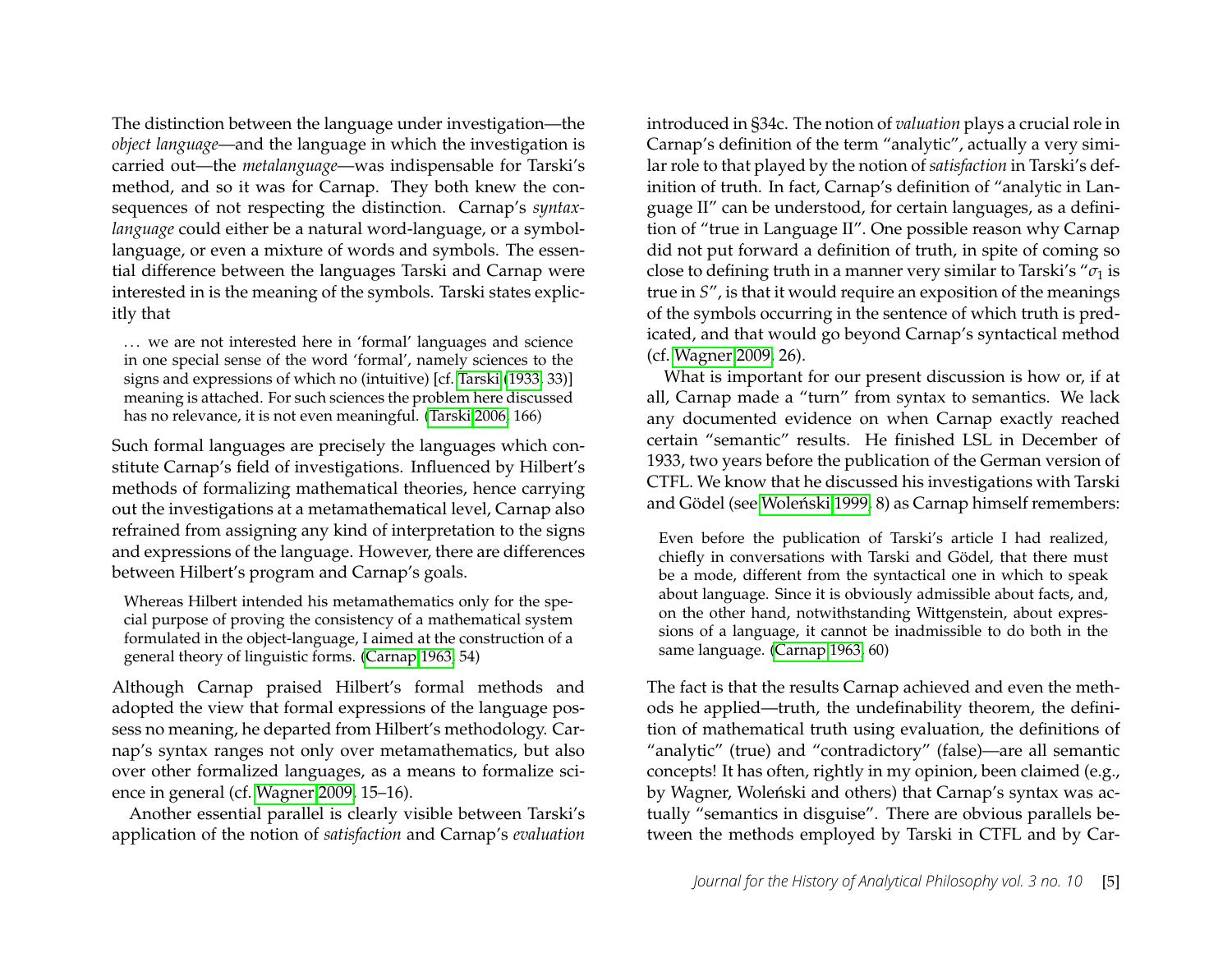nap in LSL. In the part on general syntax, Carnap outlines a general method of defining "true in  $S_1$ ", where  $S_1$  is an object language, in a metalanguage *S*<sub>2</sub>, and makes a statement on semantical paradoxes.

This contradiction only arises when the predicates 'true' and 'false' referring to sentences in a language *S* are used in *S* itself. On the other hand, it is possible to proceed without incurring any contradiction by employing the predicates 'true (in *S*1)' and 'false  $(in S<sub>1</sub>)'$  in a syntax of  $S<sub>1</sub>$  which is not formulated in  $S<sub>1</sub>$  itself but in another language *S*<sub>2</sub>.... A theory of this kind formulated in the manner of a syntax would nevertheless not be genuine syntax. *For truth and falsehood are not proper syntactical properties;* whether a sentence is true or false cannot generally be seen by its design, that is to say, by the kinds and serial oder of its symbols. [This fact has usually been overlooked by logicians, because, for the most part, they have been dealing not with descriptive but only with logical languages, and in relation to these, certainly, 'true' and 'false' coincide with 'analytic' and 'contradictory', respectively, and are thus syntactical terms.] [\(Carnap 1937,](#page-12-0) 216)

If the truth or the falsehood of a sentence follows from the rules of transformation of the language in which the sentence is given then we can translate "true" by "valid" or "analytic" and "false" by 'contravalid' or "contradictory" (cf. [Carnap 1937,](#page-12-0) 216–17). There is another complicated issue involving "analytic" which, however, goes beyond the scope of this paper (see [Coffa 1987\)](#page-12-3).

There is a respectable amount of literature (e.g., Coffa, Ricketts, Woleński, Patterson, Creath to name only a few) comparing Carnap's and Tarski's methods and results. In spite of almost opposite approaches and methods, their goals were very much alike, and they both profited greatly from each other's results. What is of crucial importance for the postscript of CTFL is Carnap's systems of levels presented in §53 of LSL. Carnap defined it as an ordered series of non-empty classes of expressions. He emphasized that since the number of the expressions of a language is denumerably infinite, so is the number of their

classes. These classes were called *levels* and were to be numbered with finite, or, if necessary, also transfinite numbers [\(Car](#page-12-0)[nap 1937,](#page-12-0) 186–89). Although Carnap's characterization of his system of levels manifests certain similarities to Tarski's theory of semantical categories and their orders, the major differences are of essential importance, e.g., Carnap's introduction of transfinite numbers. We shall return to Carnap's LSL in the next section to present the exact contribution of his system to Tarski's definition of truth.

Even before LSL was published, the book was read and commented on by outstanding logicians and philosophers, among them Gödel, Quine, and Schlick. Carnap emphasizes the influence other scholars had on LSL.

The point of view of the formal theory of language (known as "syntax" in our terminology) was first developed for mathematics by Hilbert in his "meta-mathematics", to which the Polish logicians, especially Adjukiewicz, Leśniewski, Łukasiewicz and Tarski, have added a "meta-logic". For this theory, Gödel created his fruitful method of "arithmetization". On the standpoint and method of syntax, I have, in particular, derived valuable suggestions from conversations with Tarski and Gödel. [\(Carnap 1937,](#page-12-0) xvi (1934 Preface))

It is essential for our further argument that we can be certain that Tarski knew Carnap's monograph of 1934. In a post card to Twardowski, dated 10 May 1934, Tarski wrote that Carnap sent him a correction of his new book *Die logische Syntax der Sprache*; thereupon Tarski suggested the adoption of the terminology used by Carnap in LSL for the German translation of CTFL.<sup>[2](#page-6-0)</sup> Tarski also suggested multiple corrections which appeared in the 1937 English edition of LSL. Carnap acknowledges Tarski's contribution in the Preface to the English edition.

The majority of these corrections and a number of further ones

<span id="page-6-0"></span><sup>2</sup>A post card numbered L 149/34 archived by Polskie Towarzystwo Filozoficzne (Polish Philosophical Society) in Poznań.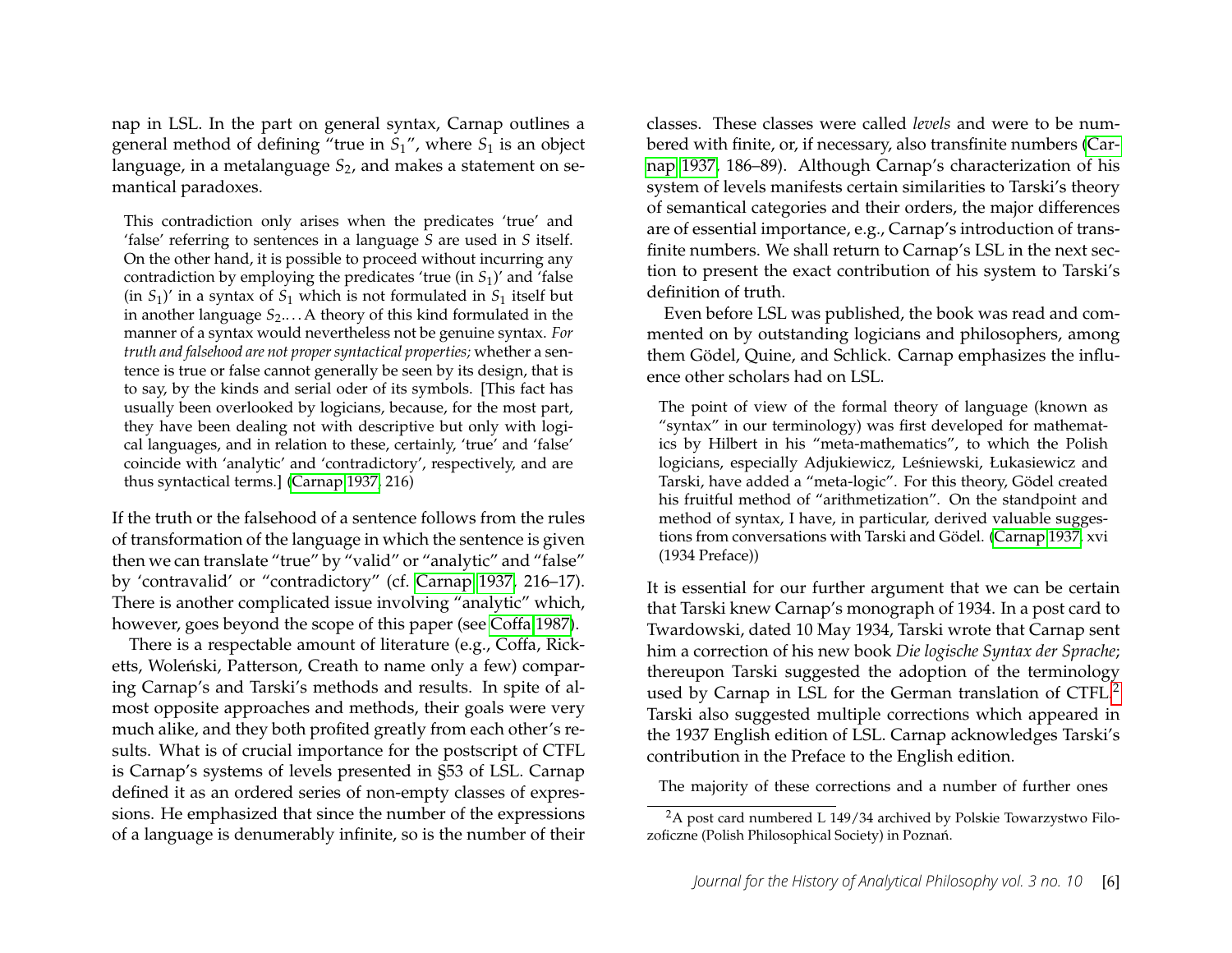have been suggested by Dr. A. Tarski, others by J. C. C. McKinsey and W. V. Quine, to all of whom I am very much indebted for their most helpful criticisms. [\(Carnap 1937,](#page-12-0) xi)

An apt young scholar himself, Tarski understood quickly how valuable Carnap's theory of levels was for his definition of truth, and that it would enable him to reach positive results where Leśniewski's framework did not work.

#### **4. Tarski 1935**

#### **Postscript**

Influenced by his *Doktorvater*, Leśniewski, in the original version from 1933, Tarski committed himself to working within his interpretation of STT. This fact significantly influenced the entire work and its final results.

It seemed to me then that 'the theory of the semantical categories penetrates so deeply into our fundamental intuitions regarding the meaningfulness of expressions, that it is hardly possible to imagine a scientific language whose sentences possess a clear intuitive meaning but whose structure cannot be brought into harmony with the theory in question in one of its formulations' (cf. p. 215). Today I can no longer defend decisively the view I then took of this question. [\(Tarski 2006,](#page-14-1) 268)

Two years later, after having read LSL, it seemed important for Tarski to also investigate the formalized languages for which the fundamental principles of the theory of semantical categories no longer hold. In the postscript Tarski abandoned STT and turned to a new framework, which has been interpreted by some (see [Sundholm 2003,](#page-13-4) 119–20), not entirely correctly, to be set theory. Let's look at a brief outline of the new method presented by Tarski in the postscript. The languages now investigated exhibit in their structure the greatest possible analogy with the languages previously studied, except for the differences connected with the theory of semantical categories. Just as in §2 and §4 Tarski specifies the basic concepts for the newly investigated languages (primitive sentential function, axiom, consequence, provable theorem etc). Here, the concept of *order* of an expression, introduced in §4, also plays an essential part, but as we will shortly see, Tarski gives the reader a new perspective on this notion.

To the names of individuals and to the variables representing them Tarski assigns order 0 (and not 1 as before). This is a direct parallel between Tarski's framework and Carnap's theory of levels.

By a **system of levels** in S, we understand an ordered series  $\Re_1$ of non-empty classes of expressions which fulfil the six conditions given on p. 188. Since the number of the expressions of a language is, at the most, denumerably infinite, the number of classes of  $\Re_1$  is likewise at the most denumerably infinite. These classes we call **levels**; let them be numbered with the finite–and, if necessary, also with the transfinite–ordinal numbers (of the second number-class): level 0 (or the zero level), level  $1, 2, \ldots \omega, \omega + 1 \ldots$ We shall designate the expressions which belong to the classes of ℜ<sup>1</sup> by 'Stu' [*Stufe*]; and, specifically, those which belong to level *α* (where '*α*' designates an ordinal number) by '*α*Stu'. [\(Carnap 1937,](#page-12-0) 186–7)

For Carnap "The <sup>0</sup>Stu are called *individual expressions* and, as symbols, individual symbols" [\(Carnap 1937,](#page-12-0) 188).

The order of a sentence-forming functor of a sentential function has been previously unambiguously determined by the orders of all arguments of this function, but now the principles of STT no longer apply. The theory of levels allows both expressions of infinite order and predicates and functors that take arguments of variable order. For Tarski, *orders* could all be numbered by finite or transfinite ordinal numbers, just as Carnap's levels. The fact that the level of the arguments of a predicate is not fixed, but variable, allows Tarski to introduce the variables which "run through" all orders. Therefore,

... it may happen that one and the same sign plays the part of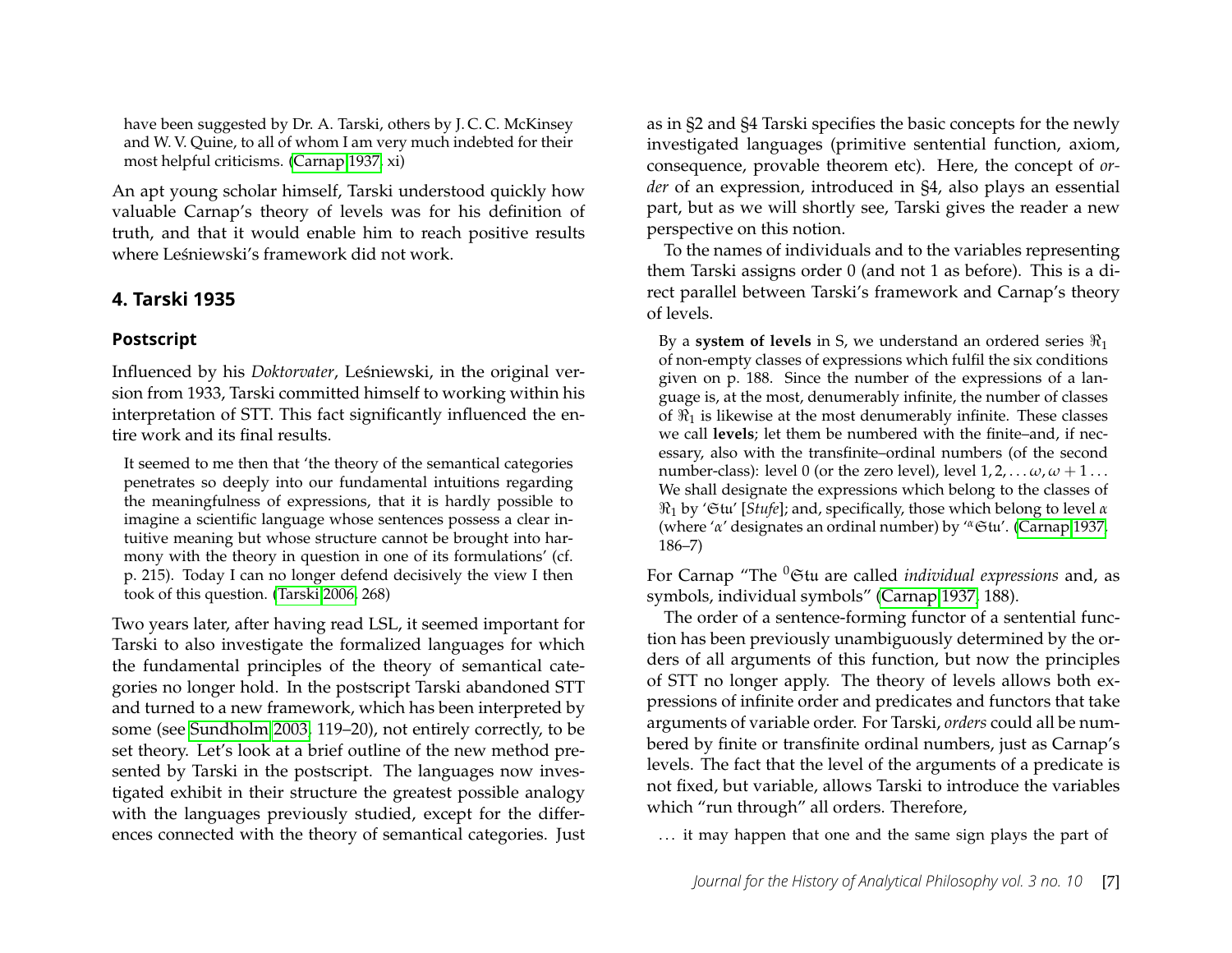a functor in two or more sentential functions in which arguments occupying respectively the same places nevertheless belong to different orders. Thus in order to fix the order of any sign we must take into account the orders of all arguments in all sentential functions in which this sign is a sentence-forming functor. [\(Tarski 2006,](#page-14-1) 269)

In order to classify the signs of infinite order, Tarski employs the notion of *ordinal number*, taken from set theory, which is a generalization of the concept of natural number—the smallest ordinal numbers. For every infinite sequence of ordinal numbers there are numbers greater than every term of the sequence, there are also numbers which are greater than all natural numbers. These are *transfinite ordinal numbers*. In every non-empty class of ordinal numbers there is the smallest ordinal number, hence also the smallest transfinite number—denoted by the symbol "*ω*". To the signs of infinite order which are functors of sentential functions containing exclusively arguments of finite order we assign the number "*ω*" as their order (e.g. the language of the general theory of classes has the order  $\omega$ ). These explications are followed by a general recursive definition of order used by Tarski: "the order of a particular sign is the smallest ordinal number which is greater than the orders of all arguments in all sentential functions in which the given sign occurs as a sentence-forming functor.[ $^{2}$ ]" The footnote [ $^{2}$ ] takes us directly to the introduction of the system of levels in Carnap's LSL. Tarski realized that in order to define truth for "superior" languages, it was crucial that the variables in the languages investigated now were not of a definite order.

... we must introduce into the languages variables of indefinite order which, so to speak, 'run through' all possible orders, which can occur as functors or arguments in sentential functions without regard to the order of the remaining signs occurring in these functions, and which at the same time may be both functors and arguments in the same sentential functions. [\(Tarski 2006,](#page-14-1) 271)

This is precisely the reason why Tarski is now able to define

truth for the languages of infinite order. By admitting the expressions of transfinite order, Tarski allows for variables to be of indefinite order, which in turn means that variables can act as functors or arguments in sentential functions, or even in the same sentential function, at the same time disregarding the order of other signs in this function. As [Patterson \(2012,](#page-13-5) 172) notes, using expressions of infinite order is not merely a matter of adding transfinite levels atop the hierarchy of STT, and thus being able to define truth for the general theory of classes in a languages which adheres to the principles of semantical category. Referring to [Sundholm](#page-13-4) [\(2003,](#page-13-4) 118), Patterson concludes the following:

Since Tarski wants to adhere to the principle that the order of an expression is the least ordinal greater than any that specifies the order of any argument it takes, but there is no finite ordinal *α* such that *ω* is the least ordinal greater than *α*, the only way to get expressions of transfinite order is to have expressions that take arguments of *all* finite orders and hence to allow for variability in the order of the arguments that a functional expressions takes. [\(Pat](#page-13-5)[terson 2012,](#page-13-5) 172)

Following these elucidations is the often quoted footnote in which Tarski explains the notion of order for the languages considered in this article. It has been argued (e.g., by [Patter](#page-13-5)[son 2012,](#page-13-5) 172) that Tarski's change of logical framework causes an ambiguity regarding the notion of order. The ambiguity, however, occurs only if we apply the method presented in the postscript to the languages of set theory. Since Tarski was not working with set theory but with Carnap's theory of levels, there is no ambiguity in the notion of order; both Tarski and Carnap apply the notion of order to expressions of the lan-guage, hence it is a syntactical notion in both cases.<sup>[3](#page-8-0)</sup> In this

<span id="page-8-0"></span><sup>&</sup>lt;sup>3</sup>For a detailed discussion on this topic see [Loeb \(2014\)](#page-13-6) and [de Rouilhan](#page-13-7) [\(1998\)](#page-13-7). Loeb also presents an interesting argument regarding Tarski's change of logical framework.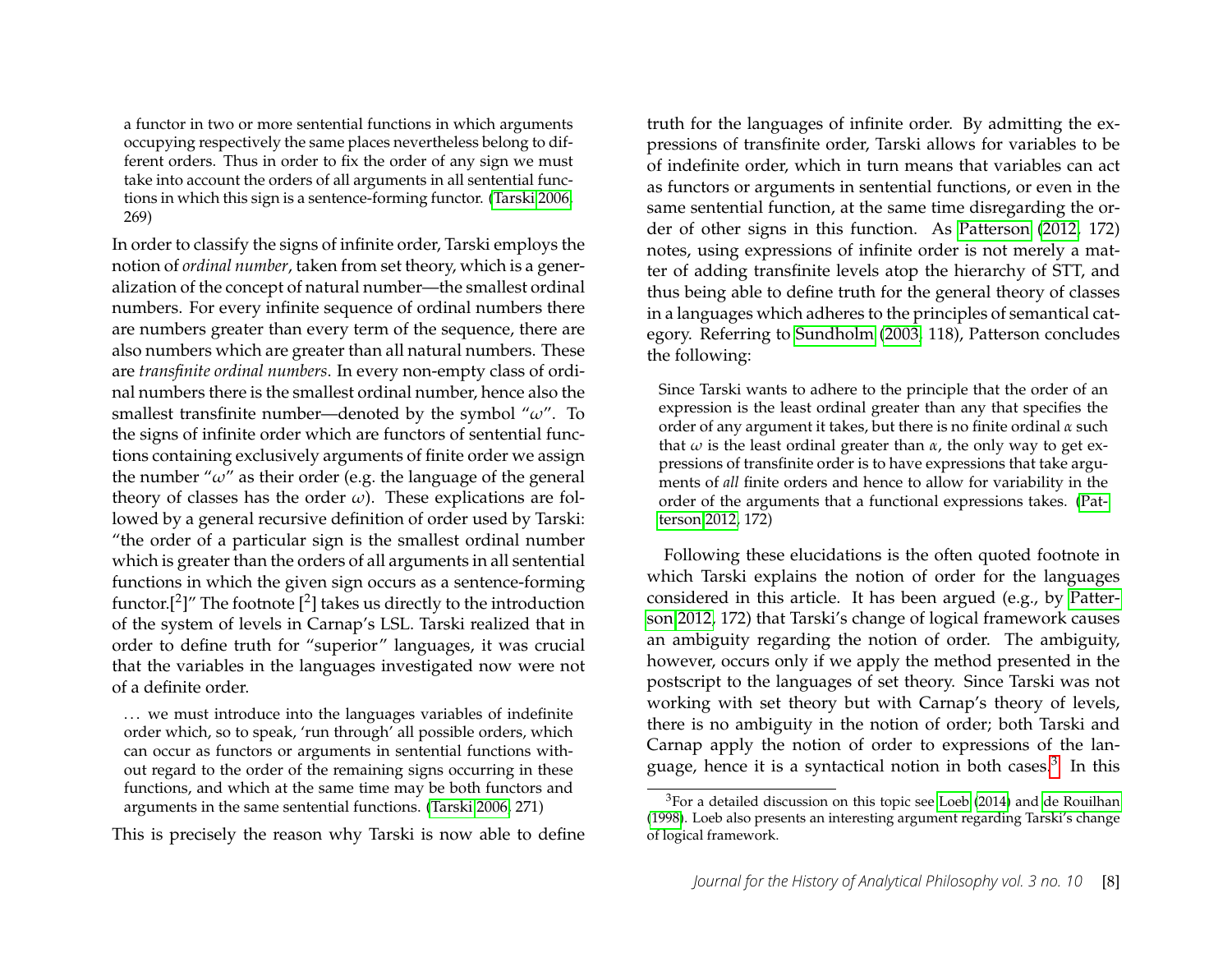context, it is important to notice that from the languages Tarski considers in the postscript it is *but a step* to languages of another kind. The languages of another kind are the languages of set theory, such as presented by Zermelo and his successors.

For the languages here discussed the concept of order by no means loses its importance; it no longer applies, however, to expressions of the language, but either to the objects denoted by them or to the language as a whole. Individuals, i.e. objects which are not sets, we call objects of order 0; the order of an arbitrary set is the smallest ordinal number which is greater than the orders of all elements of this set; the order of the language is the smallest ordinal number which exceeds the order of all sets whose existence follows from the axioms adopted in the language. Our further exposition also applies without restriction to the languages which have just been discussed. [\(Tarski 2006,](#page-14-1) 271n)

Even though the postscript itself is not written within set theory, Tarski emphasizes in the last sentence of this footnote that his expositions apply without restriction also to the languages of set theory. Tarski changes the logical framework from his interpretation of type theory, influenced by Leśniewski, to Carnap's theory of levels. In the language he investigates, following Carnap's lead, he assigns order 0 to names of individuals and to variables representing them, not 1 as before.

The essential move is the introduction of variables of transfinite order not only to the investigated (object) language, but also to the metalanguage in which the investigations are carried out. This allows for the metalanguage to be constructed in such a way that it contains *variables of higher order* than the variables of the object language and thus, to become an *essentially richer* language. It is precisely the essential richness of the metalaguage which constitutes it as a language of higher order than the object language. In STT, in which Tarski was working in the Polish original, the order of each category determined the orders of all expressions belonging to this category, i.e. all expressions belonging to a given semantical category had

the same order assigned to them—called the *order of this category* [\(Tarski 2006,](#page-14-1) 218). However, the theory of semantical categories worked only within the languages of finite order. In the postscript Tarski turns to Carnap's system of levels and thus, changes the logical framework to allow for expressions to be of transfinite order, and more importantly for expressions which do not determine the orders of their arguments [\(Tarski 2006,](#page-14-1) 270n). [Ray \(2005\)](#page-13-8) presents an argument for an interpretation of the notion of order as used by Tarski. Ray notes that

. . . a language might be of a higher order for either of two distinct reasons. In its original formulation the only way to have a *language* of higher order was to have *variables* of higher order. Call this limited notion *higher order in the narrow sense*. However, as a result of this extension of the notion of order to languages like the language of Zermelo set theory, it becomes possible to have a language of higher order but which does *not* have variables of higher type (nor any difference of grammatical form at all). This is because the order of the language in these cases is determined by the "order of all sets whose existence follows from the axioms adopted in the language".[<sup>2</sup> ] Thus, under some circumstances the order of a language could be increased merely by the addition of an axiom. Call the notion which allows for this *higher order in the extended sense*. [\(Ray 2005,](#page-13-8) 436)

The definition of higher order languages in the extended sense, as presented by Ray, applies to the languages of set theory, e.g. the language of Zermelo set theory. For the language of Carnap's theory of levels, according to Ray's distinction, the notion of higher order in the narrow sense applies. Further, Ray points us in the direction of Tarski's 1944 "simplified" version of the manuscript, where Tarski upheld this informal definition of *essential richness*. He held that in the construction of the required definition of truth using the recursive definition of satisfaction we need to

... introduce into the meta-language variables of a higher logical type than those which occur in the object-language; or else to as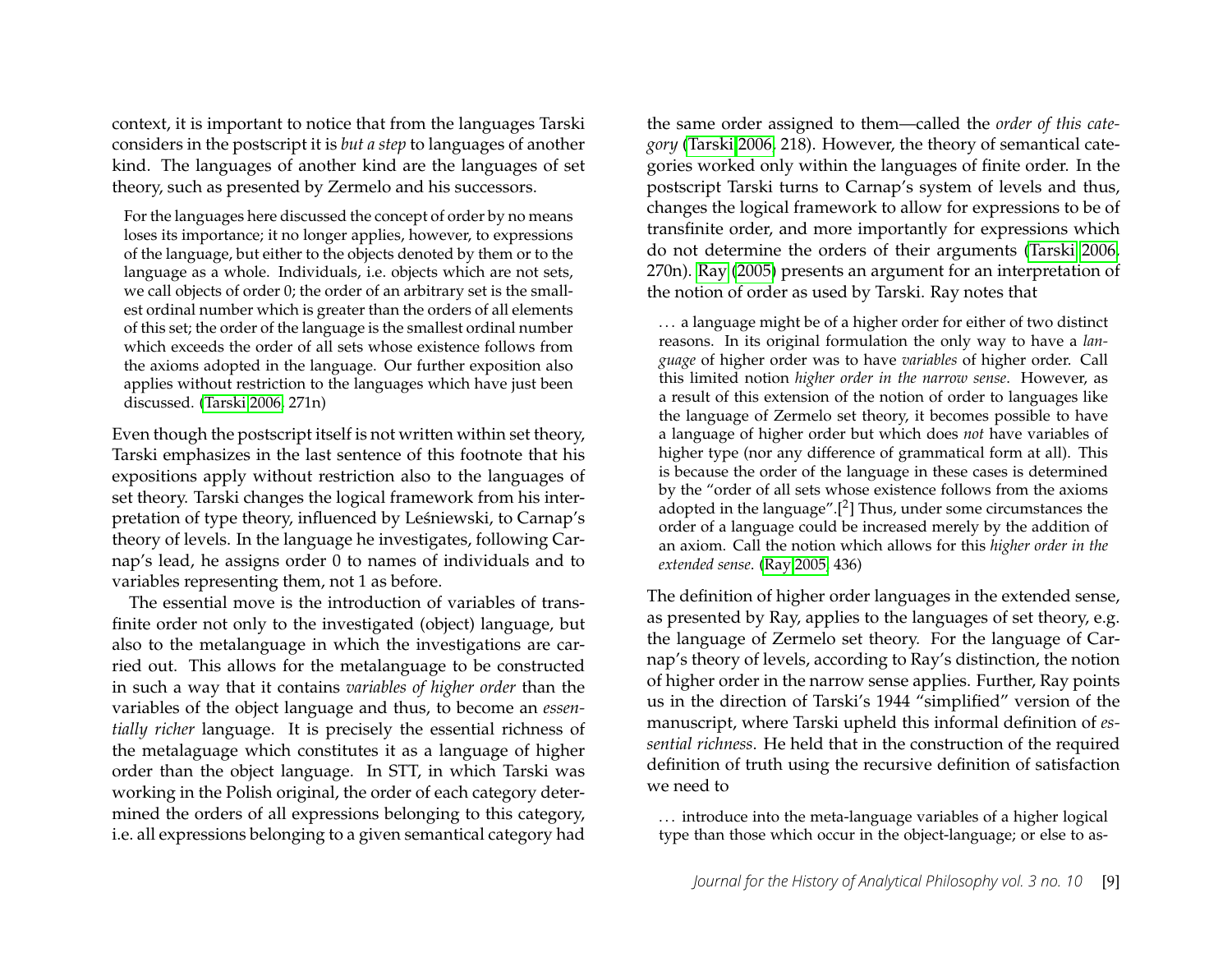sume axiomatically in the meta-language the existence of classes that are more comprehensive than all those whose existence can be established in the object-language. [\(Tarski 1944,](#page-14-4) 353n)

The second condition applies to the languages of set theory. Working within Carnap's theory of levels, Tarski emphasizes that we can always introduce into the metalanguage variables of higher order than all the variables of the object language. This means that the metalanguage can always be constructed in such a way to become a language of higher order than the object language.

In particular it is always possible to construct the metalanguage in such a way that it contains variables of higher order than all the variables of the language studied. The metalanguage then becomes the language of higher order and thus one which is essentially richer in grammatical forms than the language we are investigating. This is a fact of the greatest importance from the point of view of the problems in which we are interested. For with this the distinction between languages of finite and infinite orders disappears—a distinction which was so prominent in §§ 4 and 5 and was strongly expressed in the theses A and B formulated in the *Summary*. [\(Tarski 2006,](#page-14-1) 271–72)

This means that a construction of a formally correct and materially adequate definition of *true sentence* for languages of infinite order is now possible, as long as the metalanguage is of higher order than the object language. Tarski makes this statement explicit in the new theses.

A. *For every formalized language a formally correct and materially adequate definition of true sentence can be constructed in the metalanguage with help only of general logical expressions, of expressions of the language itself, and of terms from the morphology of language—but under the condition that the metalanguage possesses a higher order than the language which is the objet of investigations.*

B. *If the order of the metalanguage is at most equal to that of the language itself, such a definition cannot be constructed.* [\(Tarski](#page-14-1) [2006,](#page-14-1) 273)

When we compare the new theses with the old ones, we notice at once that Tarski went down from three statements to only two. The original statement C loses its importance in light of thesis A. The newly written thesis A states clearly that a formally correct and materially adequate definition of *true sentence* can be constructed for *every*— finite or infinite—formalized language as long as the metalanguage is of higher order than the object language. With this statement Tarski rewrote the final results of his original paper. At the same time Tarski emphasizes that the results presented in Theorem I of §5 are still valid and can be extended to languages of any order. Theorem I, which has often later been called the "undefinability theorem" (see e.g., [Field 2008,](#page-13-3) 27), states that it is impossible to give an adequate definition of truth for a language in which the order of the metalanguage does not exceed the order of the investigated language.

In defining truth for the languages of indefinite order the essential step is the introduction of variables of transfinite order not only to the object language but also to the metalanguage. This allows for the construction of a higher order metalanguage which is essentially richer in grammatical forms than the language studied. This step cancels the distinction between the languages of finite and infinite order which yielded the negative conclusion in §5 of the original paper. Thus, as Tarski notes in retrospect

... the setting up of a correct definition of truth for languages of infinite order would in principle be possible provided we had at our disposal in the metalanguage expressions of higher order than all the variables of the language investigated. The absence of such expressions in the metalanguage has rendered the extension of these methods of construction to languages of infinite order impossible.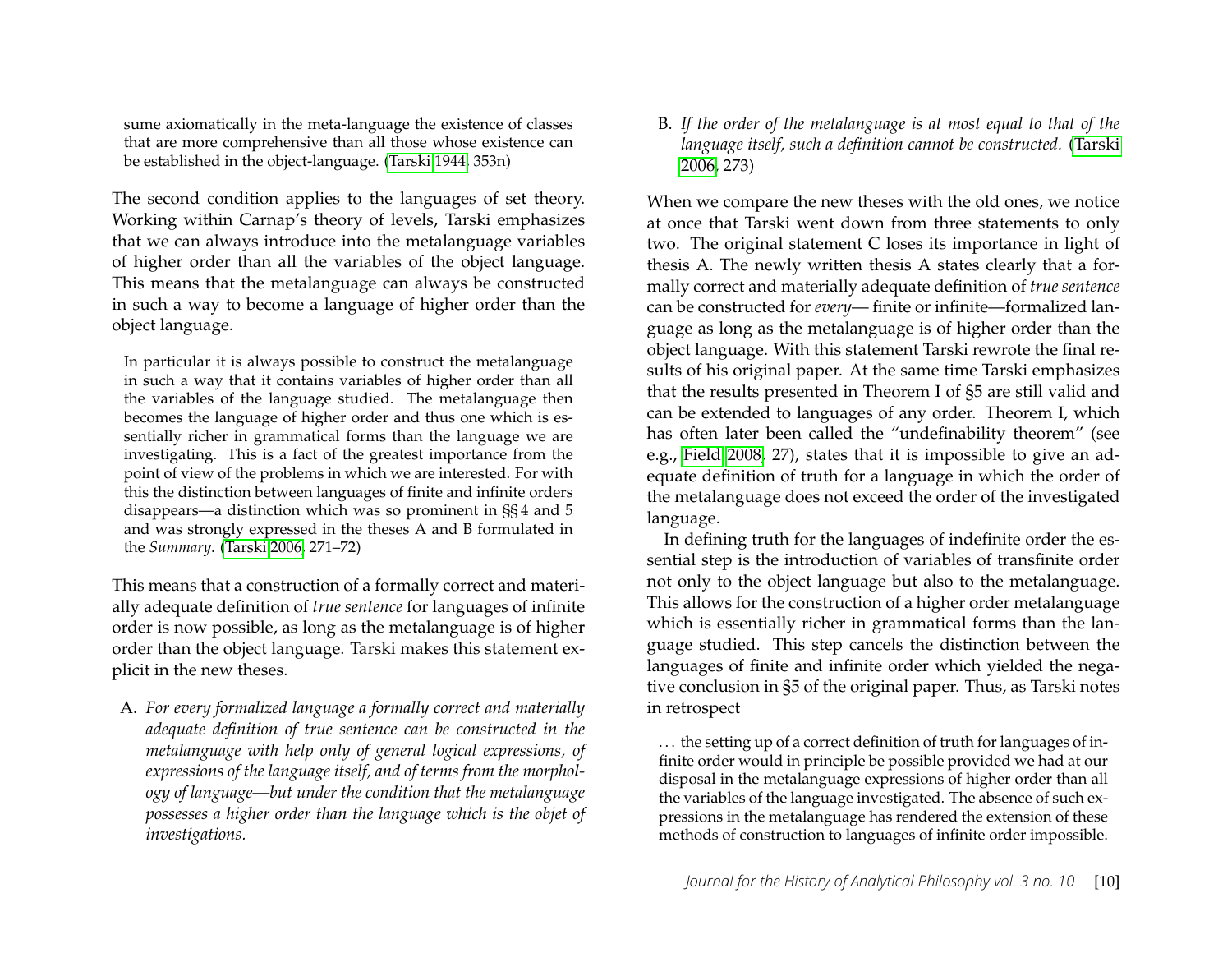But now we are in a position to define the concept of truth for any language of finite or transfinite order, provided we take as the basis for our investigations a metalanguage of an order which is at least greater by 1 than that of the language studied (an essential part is played here by the presence of variables of indefinite order in the metalanguage) [\(Tarski 2006,](#page-14-1) 272)

Our short explication of the parallels between Tarski's CTFL and Carnap's LSL highlights the reasons motivating Tarski's move from Leśniewski's version of STT to Carnap's theory of levels, and thus the reasons for writing the postscript.

### **5. Conclusion**

In the original Polish version of CTFL, Tarski showed how to construct a definition of *true sentence* for the languages of finite order. The semantical categories, or the unifying category, of the metalanguage could not be of lower order than any one of the variables of the object language. In the postscript Tarski no longer subscribed to Leśniewski's version of type theory. Instead, he worked with Carnap's theory of levels. The essential feature of this theory is that it employs expressions of transfinite order, which in turn, allows for the variables to be of indefinite order. Now the variables could "run through" all possible orders, which is exactly what Tarski needed to define truth for languages of infinite order. By means of Carnap's theory of levels, Tarski was able to modify his original conclusions, and thus to state that it is always possible to construct a definition of *true sentence* provided we have at our disposal a metalanguage possessing expressions of higher order than all the variables of the object language. With this statement Tarski rewrote the final results of CTFL. Tarski sustains the results presented here in the later simplified version of his monumental work:

It turns out, however, that this [axiomatic] procedure can be avoided. For *the condition of the "essential richness" of the meta-* *language proves to be, not only necessary, but also sufficient for the construction of a satisfactory definition of truth;* i.e., if the meta-language satisfies this condition, the notion of truth can be defined in it. [\(Tarski 1944,](#page-14-4) 351)

Tarski's abandonment of the logical system adopted by his *Dok*torvater, Leśniewski, in favor of Carnap's theory of levels is a crucial step on Tarski's philosophical path.<sup>[4](#page-11-0)</sup> It is a step which Tarski upheld in his later works, e.g., "On the Concept of Logical Consequence", where he referred to Carnap's LSL and praised him for the construction of a first precise definition of the concept of consequence. As we have seen, when closely examined, the parallels between Tarski's CTFL and Carnap's LSL are indisputable. It should be remembered that the concepts "semantic" and "syntax" went through a revolutionary period. With Tarski's CTFL and Carnap's LSL the meanings of these terms changed significantly, especially for Carnap, but also for every philosopher and logician, henceforth.

Although Carnap, Gödel and Tarski did not use the terminology stemming from the arithmetical hierarchy, they contributed to the effect that semantics is essentially stronger than syntax. The distribution of merits is difficult and in fact secondary. The most important point is that semantics provides methods which give an opportunity for finite minds to deal with infinity. It is not strange that these methods have to be non-finitary. Judging the general philosophical significance of semantics is still far from being finished. (Woleński 1999, 12)

It was important for our argument to establish that Tarski had known Carnap's LSL (1934) as he wrote the postscript (1935). One could naturally argue that it is possible that Tarski arrived at the idea of transfinite types independently of Carnaps's work on levels, for example through his own work on set theory.

<span id="page-11-0"></span><sup>&</sup>lt;sup>4</sup>This issue has been thoroughly discussed by Tarski's specialists in numerous publications, e.g., Betti, Feferman, Sundholm, Woleński to mention only a few.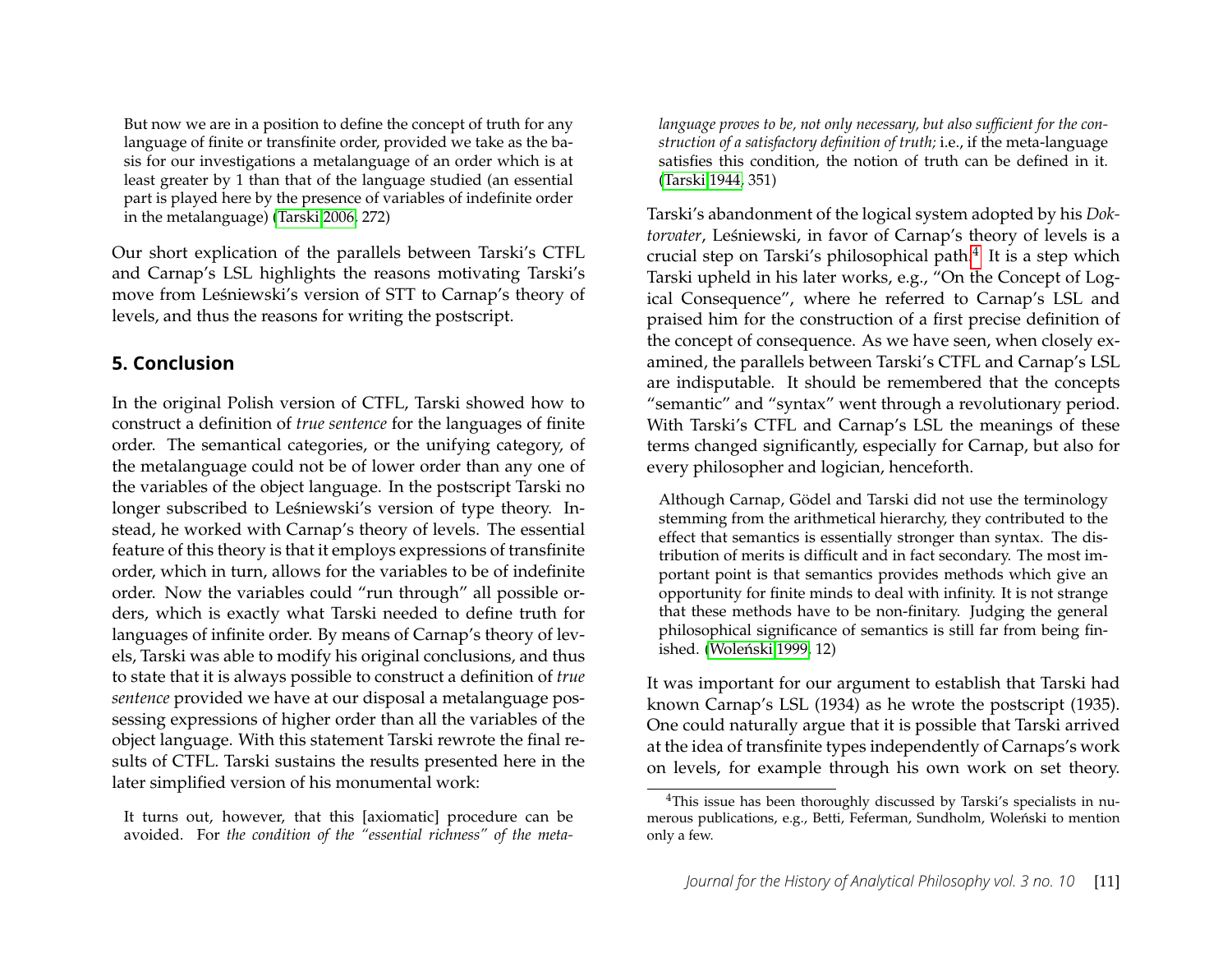Even though this is not utterly impossible, Tarski would most likely have made an explicit statement on this, just as he did in *Historical Notes* and in a footnote on page 247 in regard to his and Gödel's results on the indefinability of truth. Tarski makes no such statement about Carnap's theory of levels. Considering the historical facts and the content of *Postscript*, an option that Tarski did in fact decide to use Carnap's theory of levels after having read his LSL must be allowed for. Both Carnap and Tarski acknowledged each other's work and felt indebted for the contribution it made to their own future research. While we can observe Carnap's slow turn from the strictly syntactical method towards a semantic one, we know that he never gave up his *Principle of Tolerance*. In turn, Tarski's recognition of Carnap's work can be seen as his move towards Carnap's *Principle of Tolerance*, and thus agreeing that there are more logical systems which are equally acceptable.

#### **Acknowledgements**

I'd like to thank Hartry Field for pointing out the controversy of the Postscript to me and for the following discussions. My special thanks go to Iris Loeb who discussed this topic with me over the years and with whom, contrary to our original discussions, I actually agree on some points in the end. I thank Leon Horsten for discussion on sets and classes and Hannes Leitgeb for his very helpful and specific remarks. I'd also like to thank Christian Damböck for inviting me to *Philosophy of Science Colloquium – Institute Vienna Circle* and for his questions and naturally, thanks to all participants for their discussion. Last but not least, I especially thank Richard Zach, Kevin C. Klement and two anonymous referees for their most helpful comments and suggestions.

#### **References**

- Awodey, S. and A. W. Carus, 2009. "From Wittgenstein's Prison to the Boundless Ocean: Carnap's Dream of Logical Syntax." In [Wagner \(2009\)](#page-14-2), pp. 79–106.
- Betti, A., 2008. "Polish Axiomatics and its Truth: On Tarski's Leśniewskian Background and the Adjukiewicz Connection." In *New Essays on Tarski and Philosophy*, edited by D. Patterson, pp. 44–72. Oxford: Oxford University Press.
- <span id="page-12-4"></span>Carnap, R., 1934. *Logische Syntax der Sprache*. Vienna: Springer. Translated as [Carnap \(1937\)](#page-12-0).
- <span id="page-12-0"></span>, 1937. *The Logical Syntax of Language*. London: Kegan Paul, Trench, Trubner & Co. Ltd. A translation of [Carnap](#page-12-4) [\(1934\)](#page-12-4) by A. Smeaton.
- <span id="page-12-2"></span>, 1963. "Intellectual Autobiography." In *The Philosophy of Rudolf Carnap*, edited by P. A. Schlipp, pp. 3–84. La Salle, IL: Open Court.
- <span id="page-12-3"></span>Coffa, A., 1987. "Carnap, Tarski and the Search for Truth." *Noûs* 21: 547–572.
- Coquand, T., 2010. "Type Theory." *Stanford Encyclopedia of Philosophy*. [http://plato.stanford.edu/entries/](http://plato.stanford.edu/entries/type-theory/) [type-theory/](http://plato.stanford.edu/entries/type-theory/) (accessed February 20, 2014).
- Creath, R., 1999. "Carnap's Move to Semantics: Gains and Losses." In Woleński and Köhler (1999), pp. 65–76.
- <span id="page-12-1"></span>Davidson, D., 1984. *Inquiries into Truth and Interpretation*. Oxford: Oxford University Press.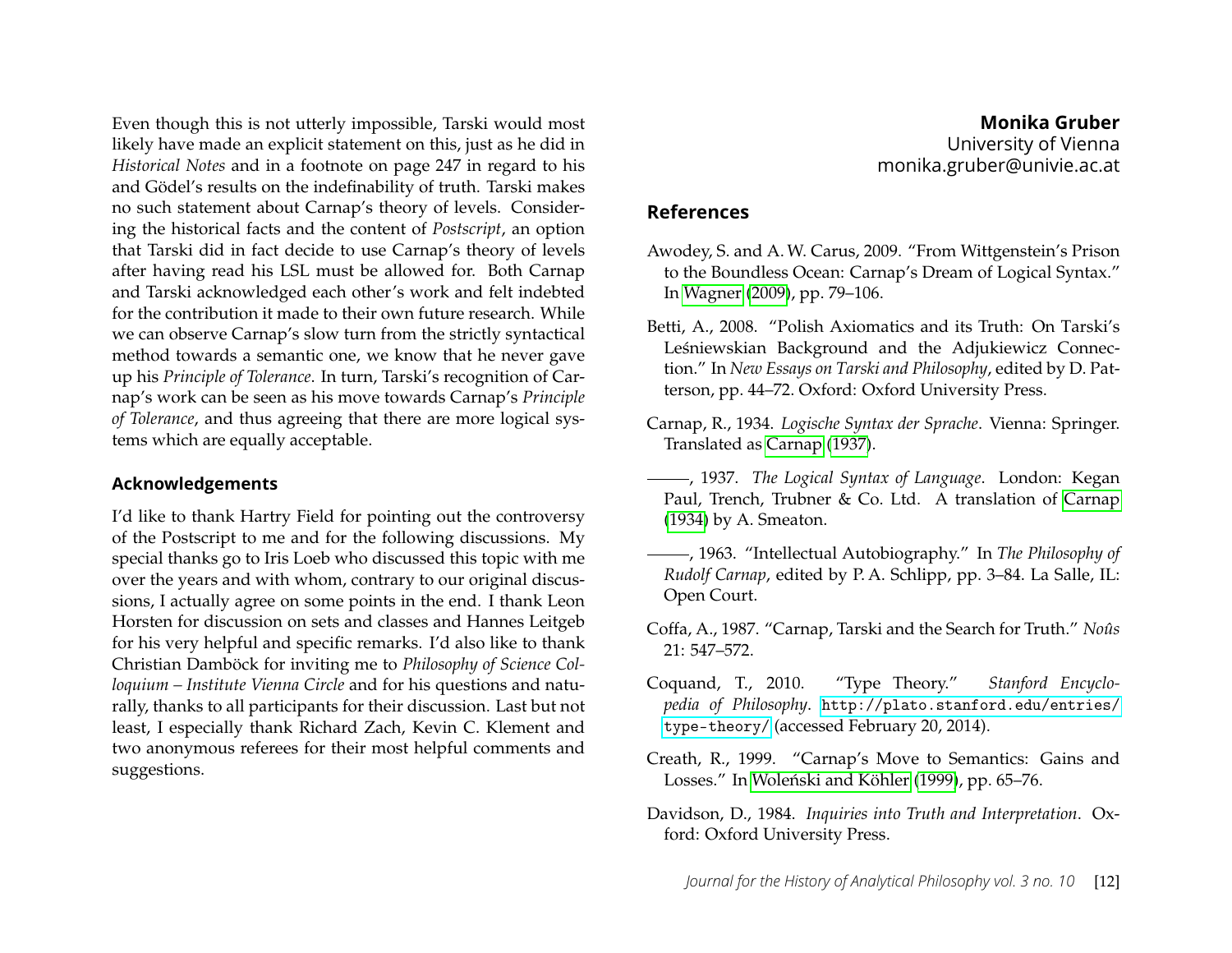- <span id="page-13-7"></span>de Rouilhan, P., 1998. "Tarski et l'université de la logique: Remarques sur le post-scriptum au 'Wahrheitsbegriff'." In *Le formalisme en question: Le tournant des annés 30*, edited by F. Nef and D. Vernant, pp. 85–102. Paris: Vrin, Problèmes et controverses.
- Feferman, S., 2002. "Conceptual Analysis of Semantical Notions." *Stanford Encyclopedia of Philosophy*. [http://math.](http://math.stanford.edu/~feferman/papers/conceptanalysis.pdf) [stanford.edu/~feferman/papers/conceptanalysis.pdf](http://math.stanford.edu/~feferman/papers/conceptanalysis.pdf) (accessed April 20, 2014).
- Ferreirós, J., 2007. *Labyrinth of Thought. A History of Set Theory and Its Role in Modern Mathematics*. Basel: Birkhäuser Verlag AG, second revised ed.
- <span id="page-13-3"></span>Field, H., 2008. *Saving Truth from Paradox*. Oxford: Oxford University Press.
- Friedman, M., 1999. *Reconsidering Logical Positivism*. Cambridge: Cambridge University Press.
- Frost-Arnold, G., 2004. "Was Tarski's Theory of Truth Motivated by Physicalism?" *History and Philosophy of Logic* 25: 265–280.
- Gómez-Torrente, M., 2004. "The Indefinability of Truth in the 'Wahrheitsbegriff'." *Annals of Pure and Applied Logic* 126: 27– 34.
- , 2011. "Alfred Tarski." *Stanford Encyclopedia of Philosophy*. <http://plato.stanford.edu/entries/tarski/> (accessed February 20, 2014).
- Gruber, M., 2013. "Tarski, Blow by Blow." PhD Thesis, University of Salzburg.
- <span id="page-13-0"></span>Gupta, A. and N. Belnap, 1993. *The Revision Theory of Truth*. Cambridge, MA: MIT Press.

<span id="page-13-2"></span>Horwich, P., 1998. *Truth*. Oxford: Oxford University Press.

- <span id="page-13-9"></span>Jadacki, J., ed., 2003. *Alfred Tarski: dedukcja i semantyka (déduction et sémantique)*. Warsaw: Wydawnictwo Naukowe *Semper*.
- <span id="page-13-1"></span>Kripke, S., 1975. "Outline of a Theory of Truth." *The Journal of Philosophy* 72: 690–716.
- Leśniewski, S., 1929. "Grundzüge eines neuen Systems der Grundlagen der Mathematik." *Fundamenta Mathematicae* 14: 1–81.
- <span id="page-13-6"></span>Loeb, I., 2014. "Towards Transfinite Type Theory: Rereading Tarski's *Wahrheitsbegriff*." *Synthese* 191: 2281–2299.
- Mormann, T., 2000. *Rudolf Carnap*. Munich: Verlag.
- Nowaczyk, A., 2003. "Co naprawdę powiedział Tarski o prawdzie w roku 1933?" In [Jadacki](#page-13-9) [\(2003\)](#page-13-9), pp. 61–76.
- <span id="page-13-5"></span>Patterson, D., 2012. *Alfred Tarski: Philosophy of Language and Logic*. Basingstoke: Palgrave Macmillan.
- Quine, W. V., 1963. *Set Theory and Its Logic*. Cambridge, MA: Harvard University Press.
- <span id="page-13-8"></span>Ray, G., 2005. "On the Matter of Essential Richness." *Journal of Philosophical Logic* 34: 433–457.
- Schurz, G., 1999. "Tarski and Carnap on Logical Truth or: What Is Genuine Logic?" In Woleński and Köhler (1999), pp. 77–94.
- <span id="page-13-4"></span>Sundholm, B. G., 2003. "Tarski and Leśniewski on Languages with Meaning versus Languages without Use: A 60th Birthday Provocation for Jan Woleński." In *Philosophy and Logic: In Search of the Polish Tradition*, edited by J. Hintikka, T. Czarnecki, K. Kijania-Packet, T. Placek, and A. Rojszczak, pp. 109– 128. Dordrecht: Kluwer.